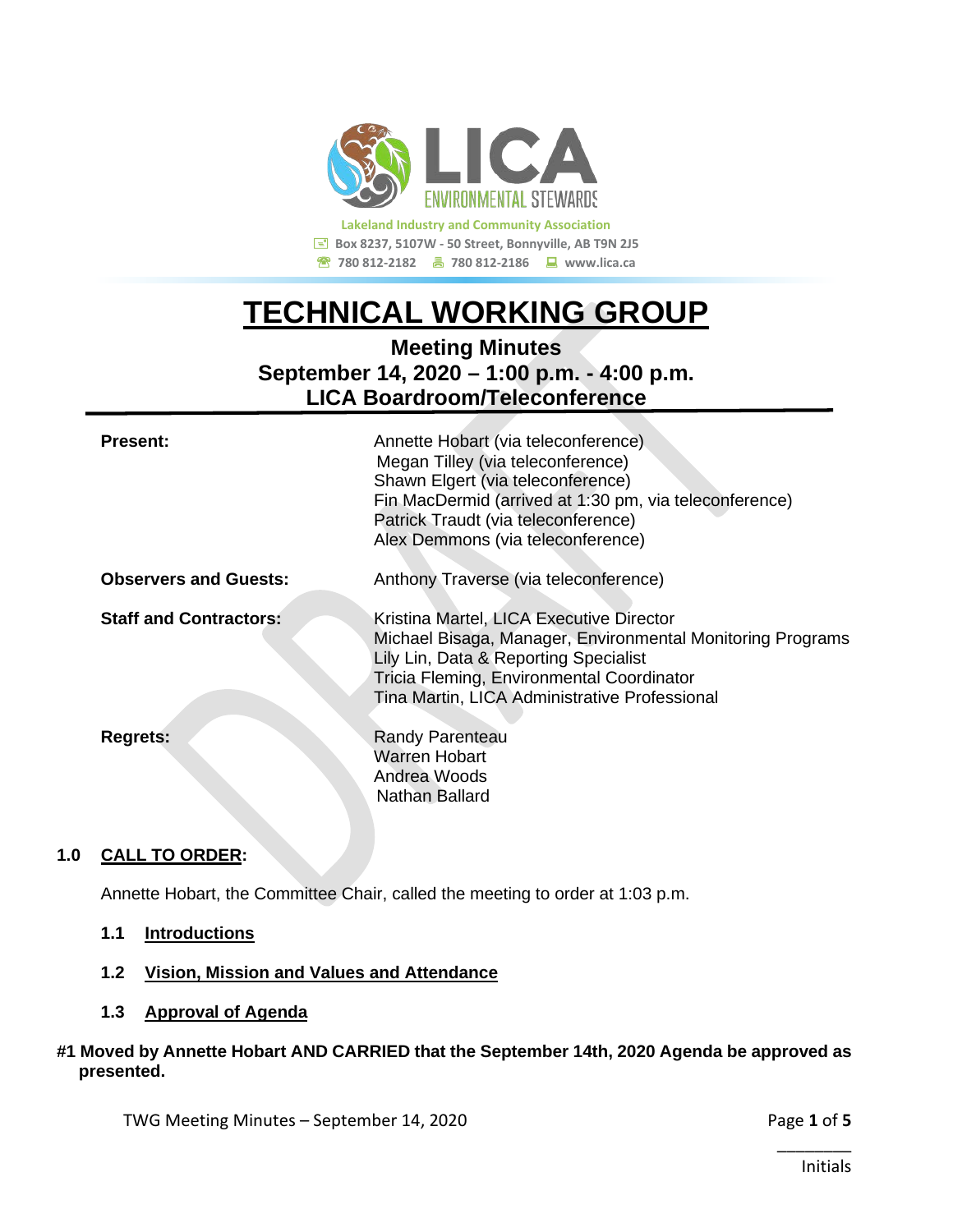#### **1.4 Approval of Minutes**

#### **1.4.1 May 7th, 2020**

#### **#2 Moved by Patrick Traudt AND CARRIED that the May 7th, 2020 TWG Minutes be approved as presented.**

#### **2.0 ONGOING BUSINESS**

#### **2.1 Watershed Update**

#### **2.1.1 WRRP 2019-2022 Grant**

The Jessie Lake tree planting has been completed.

The Environmental Coordinator attended a Cows and Fish workshop on riparian plant identification and health assessment. This knowledge was then used to complete a riparian health assessment at the Kunec property. These assessments will help LICA determine the impact of our projects over time.

The off-site watering system for the Kunec property has been ordered and fencing is set to occur in areas where the fencing company is able. High water levels have restricted access in some areas and some areas the property owner believes the Crown land section of the project will be inaccessible.

For the large-scale riparian assessment, the Environmental Coordinator will be compiling a list of water bodies LICA wishes to include in the Fiera contract.

To determine impact of projects over time, other WPAC managers and Cows and Fish have recommended that Cows and Fish conduct an on-the-ground, in-depth riparian health assessment within the first year of project completion and every 5-years afterwards.

The Environmental Coordinator sent out letters to all Indigenous Communities, local governments, and watershed groups to solicit interest in collaborating on the beaver management program.

#### **2.1.2 WRRP 2020-2022 Grant**

LICA was able to acquire 3 signs from an in-kind donation from the Government of Alberta's Keep Wheels Out of Water campaign that will be used for the Iron Horse Trail signage.

The Environmental Coordinator is waiting on a response from the Alberta Low Impact Development Partnership on the siting criteria required to proceed in the rain garden planning.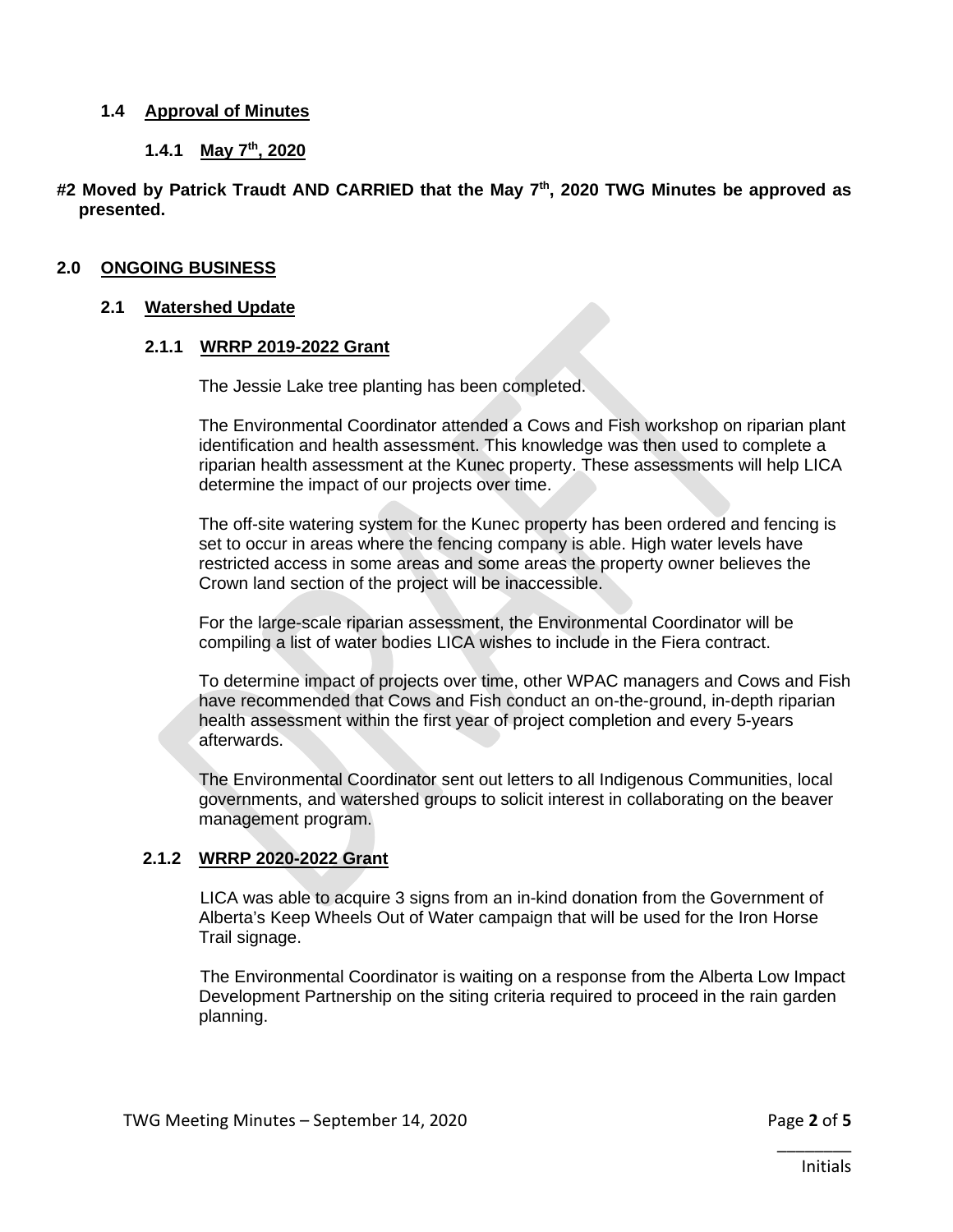#### **2.1.3 Alberta Lake Management Society**

The LISC approved the sampling of 5 priority lakes this season through drawdown of LICA's accumulated cash reserves. The lakes sampled under the 2020 ALM's LakeWatch program were Muriel, Skeleton, Moose, Jessie, and Crane. Sampling will be completed over the upcoming months.

#### **2.1.4 Integrated Watershed Management Plan**

The IWMP committee met on July 8, 2020. The contract with Palliser Environmental Services Ltd. to complete community engagement training of LICA staff and create the IWMP report has now been signed. The IWMP committee will be submitting a proposal to the Board requesting the addition of two seats on the IWMP Committee: a youth and military representative.

#### **2.1.5 Beaver River Surface Water Quality Monitoring**

No further update as to when the OSM program will begin.

#### **2.2 Monitoring Operations Update**

#### **2.2.1 Active Air Monitoring Program**

There were no major air quality events over the summer.

The PAMS is still located in Bonnyville due to flooding in the Lac La Biche region. Preparations for the site in Lac La Biche are still in progress as LICA awaits approval on our development permit to erect a fence around the future PAMS location.

The Maskwa station is no longer moving locations but is remaining at its existing site. The addition of the ozone analyzer should be completed next week, making the Maskwa station AQHI-capable. Consultation with local Indigenous groups is underway regarding the required tree removal to bring the Maskwa station into compliance. The consultation should be completed this fall and, if approved, tree removal will occur over winter 2020.

Work is still in progress to make the Cold Lake site AEP compliant. Once the station is moved and the brackets are fabricated, the new meteorological tower will be installed. LICA's first PurpleAir device has been deployed at this station.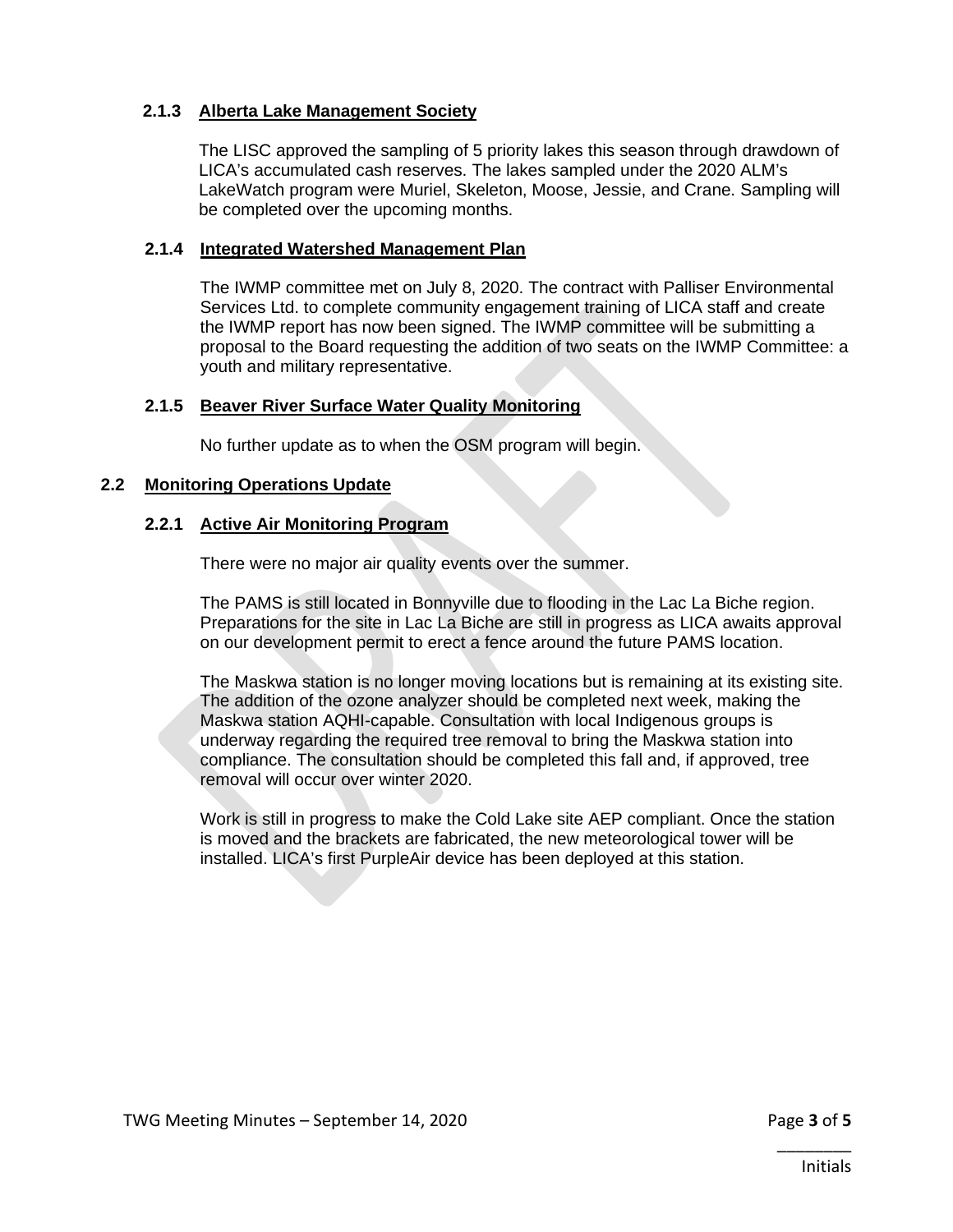#### **2.2.2 Deposition Monitoring Program**

The PAC sampling program has been put on permanent hold due to shut down of federal labs by the pandemic.

LICA has regained access to the Foster Creek passive monitoring site. The technician now has CLAWR clearance and will also have clearance from CNRL to access the Burnt Lake passive monitoring site once he has completed the safety orientation.

With OSM workplan approval received in August, LICA will be proceeding with the third sampling of the Tucker Lake plot over Thanksgiving weekend. Cross-training of LICA staff will occur during this field work as the current soil scientists are retiring. The soil scientists have additionally been asked for further analysis, once this year's sampling is complete, to see what the data tells us so far.

A Cenovus request for an increased sulphur limit at their Foster Creek facility has resulted in an Environmental Protection and Enhancement Act amendment for additional monitoring of acid deposition in the area. Cenovus is to bear the cost of developing a multi-media (air, soil, & surface water) monitoring program to be implemented by 2022.

LICA is well positioned to coordinate and lead the development of a plan to address the new compliance-based deposition and acidification information needs of Cenovus. Building on LICA's experience and existing methodologies, the new monitoring can be tailored to complement LICA's ongoing monitoring efforts and those of the greater OSM program. Developing this site-specific deposition monitoring plan will help identify a process for improving LICA's broader regional deposition monitoring efforts and future enhancements. This project also presents a good opportunity to integrate monitoring efforts across different media: air, water, soil, and potentially biodiversity. The following link leads to the LICA commissioned report for an exploratory study which took a multi-media approach to understanding potential acidification impacts in the region; this study led to the development of LICA's Soil Acidification Monitoring Program: [https://lica.ca/wp-content/uploads/2018/07/LICA-Exploratory-Study\\_AMEC-](https://lica.ca/wp-content/uploads/2018/07/LICA-Exploratory-Study_AMEC-2007.pdf)[2007.pdf](https://lica.ca/wp-content/uploads/2018/07/LICA-Exploratory-Study_AMEC-2007.pdf)

#### **#3 Moved by Fin MacDermid AND CARRIED that**

**1) an ad-hoc committee be formed to develop a plan to monitor and report on acid deposition and acidification effects; addressing the compliance-based data and information needs of Cenovus while enhancing and being complimentary to LICA's existing regional acidification monitoring program. The plan must be developed by June 2021 and costs will be covered by Cenovus.** 

**2) A Terms of Reference for the Acid Deposition Monitoring Program Expansion ad-hoc committee be developed.**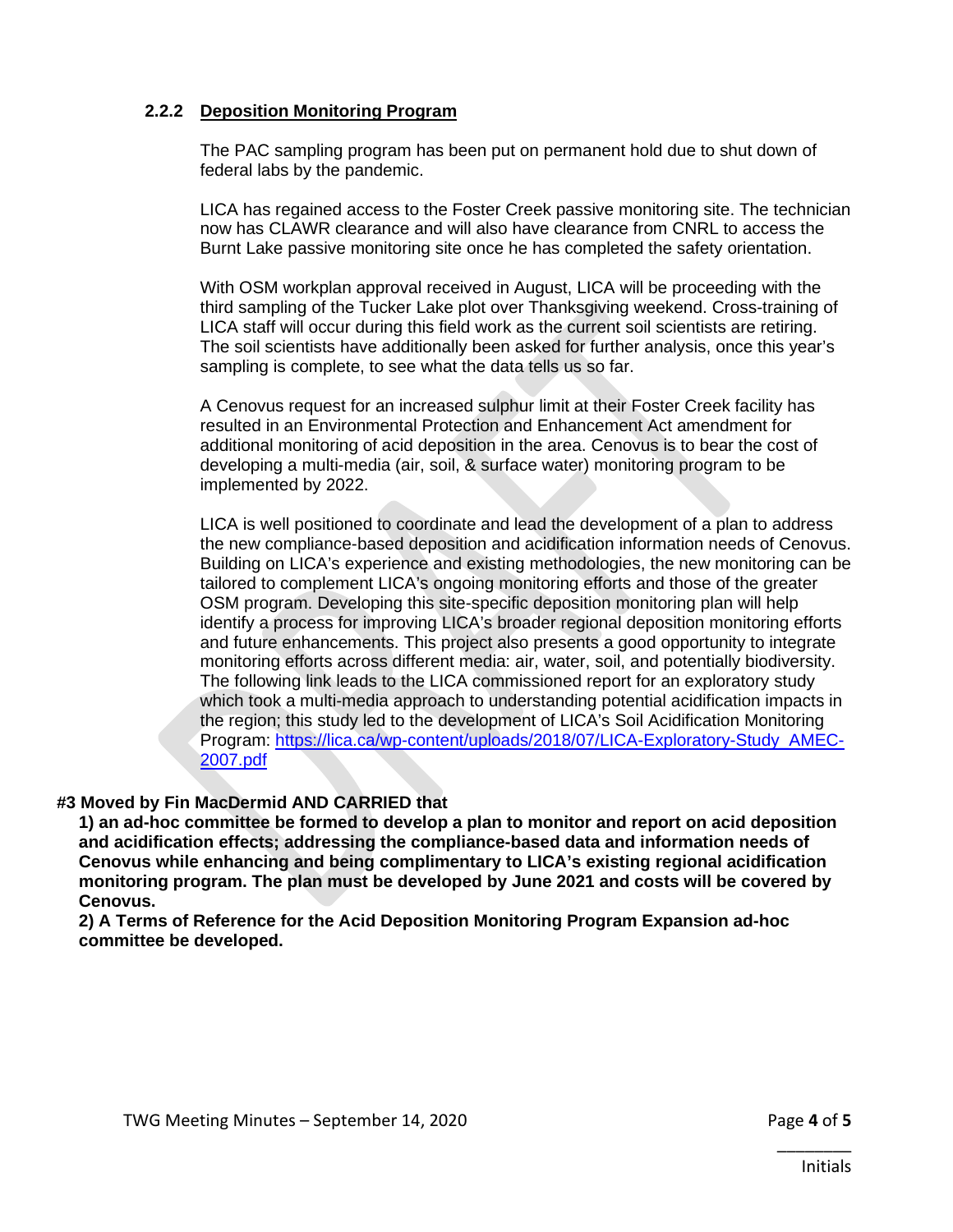#### **2.2.3 Beaver River Valley Monitoring Project**

Preliminary review of the data from the array of stations in LICA's Beaver River Valley Monitoring Project reveals that there is weak evidence of a valley drainage effect but there is strong evidence of the valley influencing air movement within it. These initial observations suggest that there is a micrometeorology within the valley.

Despite a site visit and contacting technical support, one of the stations remains noncommunicative. Remedially, the Manager of Environmental Monitoring Programs will be installing additional physical memory at each of the monitoring stations to prevent future data loss.

#### **3.0 ACTION LIST**

#### **3.1 Follow-up on Action List**

#### **3.1.1 May 7, 2020 TWG Meeting**

The TWG Committee reviewed the action list for the May 7, 2020, TWG Committee Meeting. Of note, the OHV stream crossing signs task has now been completed. Progress on the active monitoring network has been slow going and the expected timeline has been revised to Fall 2020.

#### **4.0 UPCOMING MEETING DATES**

- **4.1 Board Meeting – September 24, 2020**
- **4.2 Next TWG Meeting – TBD**

#### **5.0 ADJOURNMENT**

The meeting adjourned at 2:14 p.m.

#### **#4 Moved by Patrick Traudt AND CARRIED that the meeting be adjourned.**

Approved on:

**Date** 

\_\_\_\_\_\_\_\_\_\_\_\_\_\_\_\_\_\_\_\_\_\_\_\_\_ **Signature**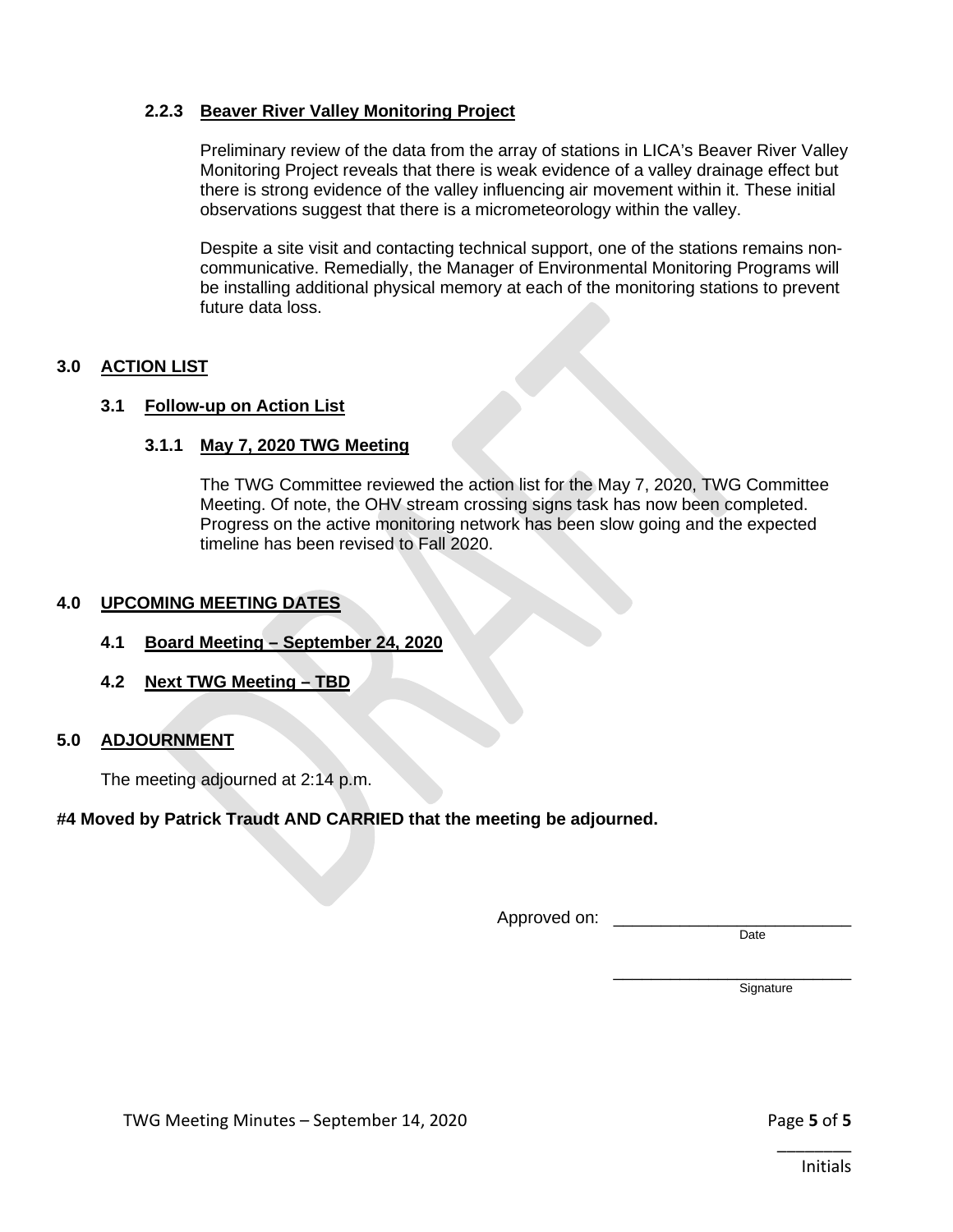

## 2.1 Watershed Update Environmental Coordinator September 2020 Technical Working Group Meeting

## **2.1.1 Watershed Restoration and Resiliency Program (WRRP) – 2019-2022**

## **Jessie Lake tree planting**

- Tree planting was completed the week of June  $1<sup>st</sup>$
- 5,000 red osier dogwoods were planted between  $55<sup>th</sup>$  street and  $42<sup>nd</sup>$  street along the Jessie Lake walking trail
	- o Heavy rains followed the planting and several planted areas are underwater
- 7,500 willows were planted between  $55<sup>th</sup>$  and  $58<sup>th</sup>$  street along the rodeo grounds

## **Fencing and off-site watering**

- A riparian health assessment was conducted on the Kunec private land on Aug.  $10^{th}$  and  $13^{th}$ .
	- o I attended a Cows and Fish workshop on riparian plant identification and health assessments on Aug 5<sup>th</sup>.
- Nick Kunec indicated that
	- o There will be areas on the private land section that cannot be fenced until water levels drop
	- o He does not believe fencing will occur on the Crown land section because of access issues
	- o He has a fencing company that will complete the fencing on the private land
	- o He has ordered an off-site watering system

## **Large-scale riparian assessment**

- I have not made any further progress.
- My plan
	- o Develop a prioritized wish list of waterbodies we want sampled
		- **EXTERN** Areas that have been highlighted as high impact, concern, or high potential for development
		- **Reach out to watershed groups and municipalities for input**
		- Gain an understanding of previous riparian health assessments in the watershed and determine if they are still valuable compared to the new method, or whether they would need to be re-done
	- o Use the wish list to help develop a contract with Fiera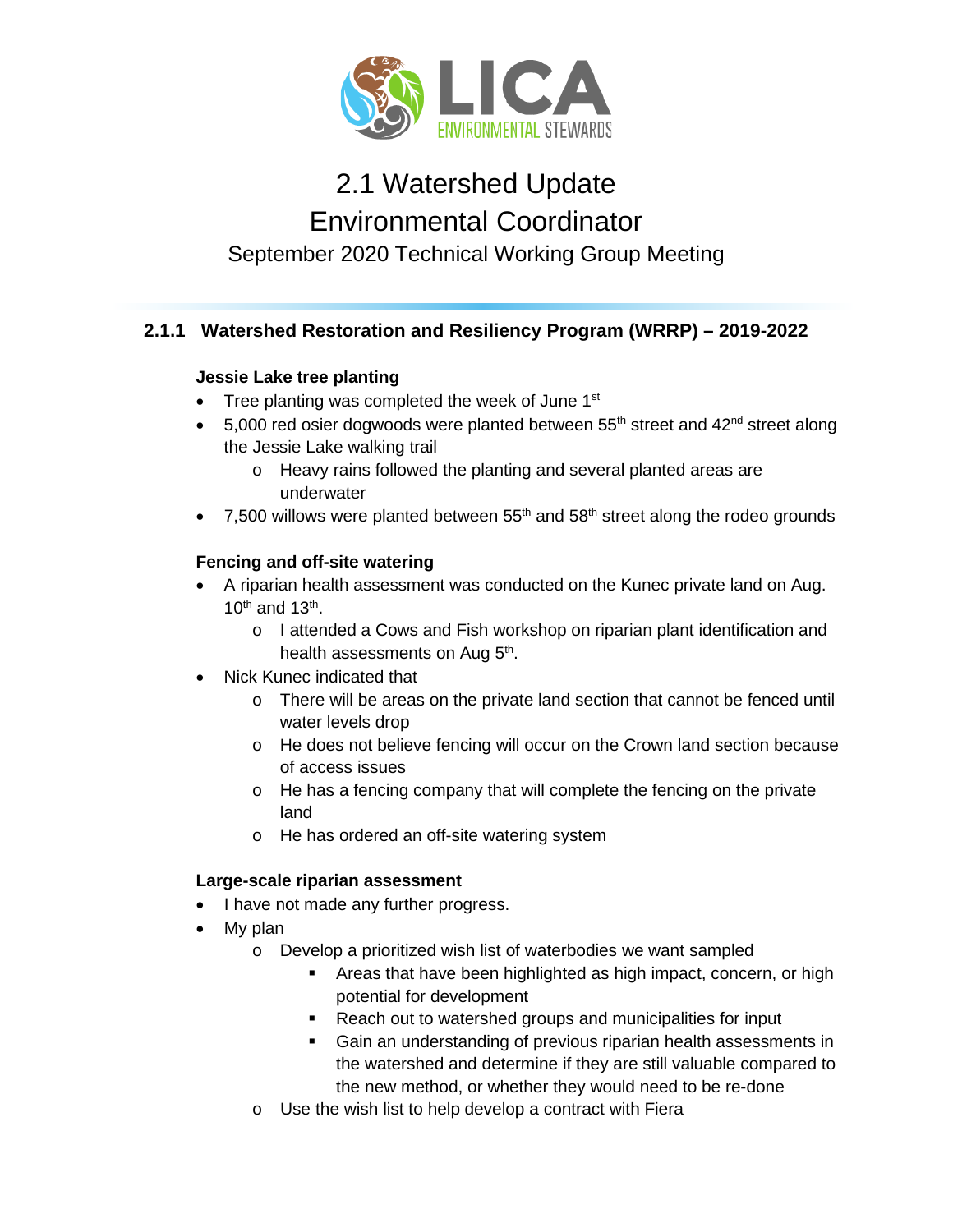### **Plan for monitoring project impact over time**

- WPAC managers and Cows and Fish recommend that ideally, we would:
	- o Contract Cows and Fish to conduct and in-depth riparian health assessment within the 1<sup>st</sup> year of project completion and repeat every 5 years
		- It is currently difficult to have the 5 plus year re-assessment accepted in grants

## **2.1.2 Watershed Restoration and Resiliency Program (WRRP) – 2020-2022**

## **Iron Horse Trail signs**

- We have acquired 3 signs from the Government of Alberta from their Keep Wheels Out of Water campaign. Although these signs do not have all the information Erin planned for in the grant, they are part of an established provincial program and were donated in-kind.
- I am waiting to hear from the Iron Horse Trail association as to when they will be in our region to help install the signs

## **Rain garden**

• I have contacted the Alberta Low Impact Development Partnership for information on criteria they use to determine suitable sites for rain gardens, and am waiting for a reply

## **2.1.3 Alberta Lake Management Society (ALMS)**

- LISC approved LICA's request to draw \$10,000 from our accumulated cash reserve to fund 5 priority lakes under ALMS' LakeWatch 2020 program
	- o List of Lakes and rational
		- **Specific water quality issues** 
			- Muriel
			- Skeleton
		- **Current management and/or research efforts** 
			- Moose
			- Jessie
		- **Valuable long-term trends** 
			- Crane

## **2.1.4 Integrated Watershed Management Plan (IWMP)**

- The following include the outcomes from the July IWMP committee meeting:
	- o An approval to hire Palliser Environmental Services Ltd. to complete the IWMP report and assist with engagement training and implementation.
	- o An engagement strategy brainstorming document to help guide development of the draft engagement strategy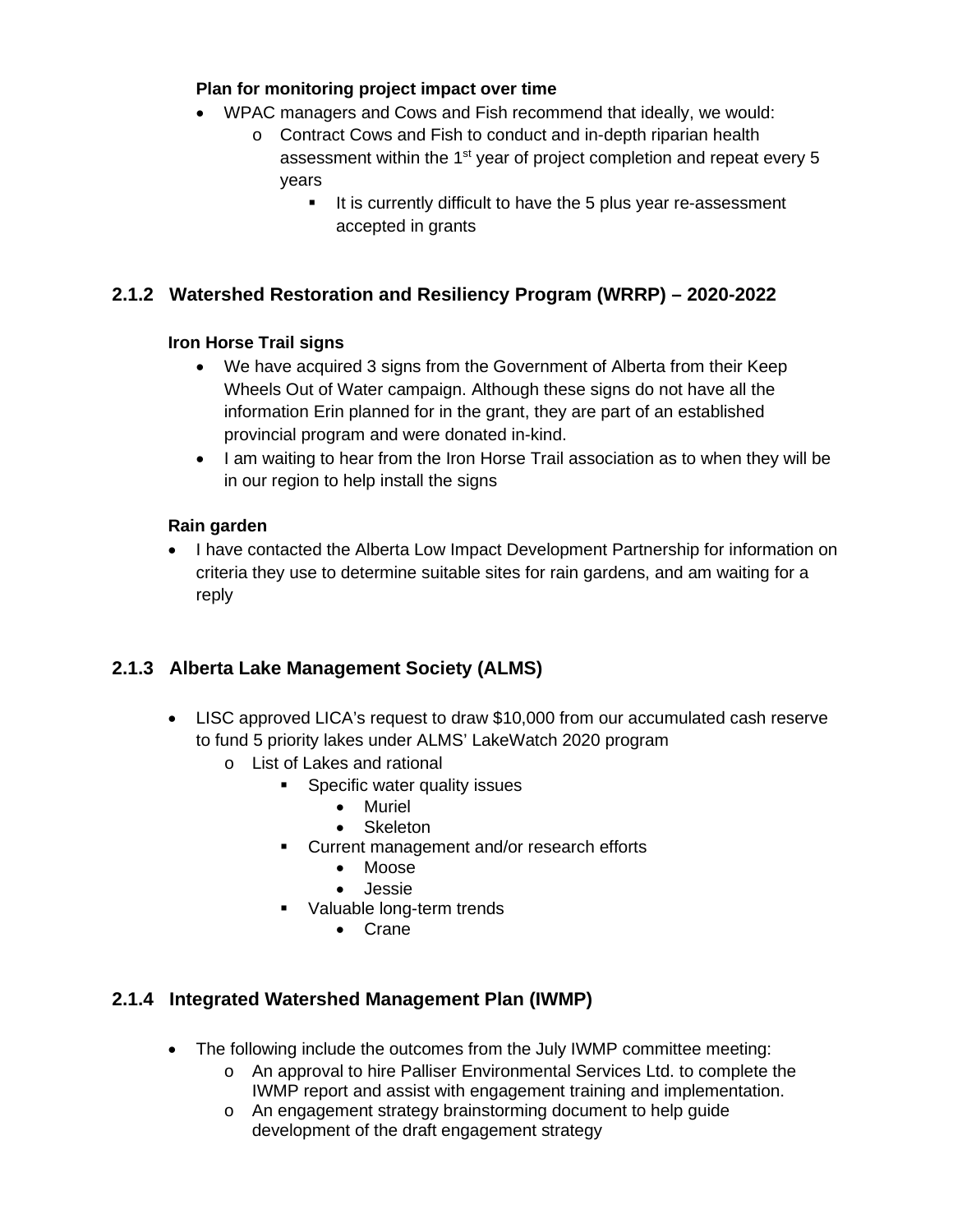- o An approved definition of watershed health
- o Ideas on how to increase the impact of the IWMP
- Kristina and I have been working to establish a contract with Palliser Environmental Services Ltd. to complete the IWMP report and assist with engagement training and implementation.
	- o A revised proposal, work plan and budget have been developed
	- o We are waiting to receive the final draft of the contract from Sandi with Palliser
	- o Divisions of tasks and working relationship expectations have been established
- We are seeking a youth representative for the IWMP committee.
	- o I am asking interested youth to submit an essay (max. 500 words) or video (max. 3 minutes) describing why they are the best person to represent youth on the IWMP committee
	- o I have reached out to local colleges and senior schools in the watershed to request information regarding the opportunity is forwarded to appropriate individuals, and we will post the opportunity on our website
- I am recommending at the next Board meeting that positions for youth and an environmental representative from 4 Wing Cold Lake be added to the IWMP committee

## **2.1.5 Beaver River Surface Waater Quality Monitoring**

• No further update as to when the OSM program will begin